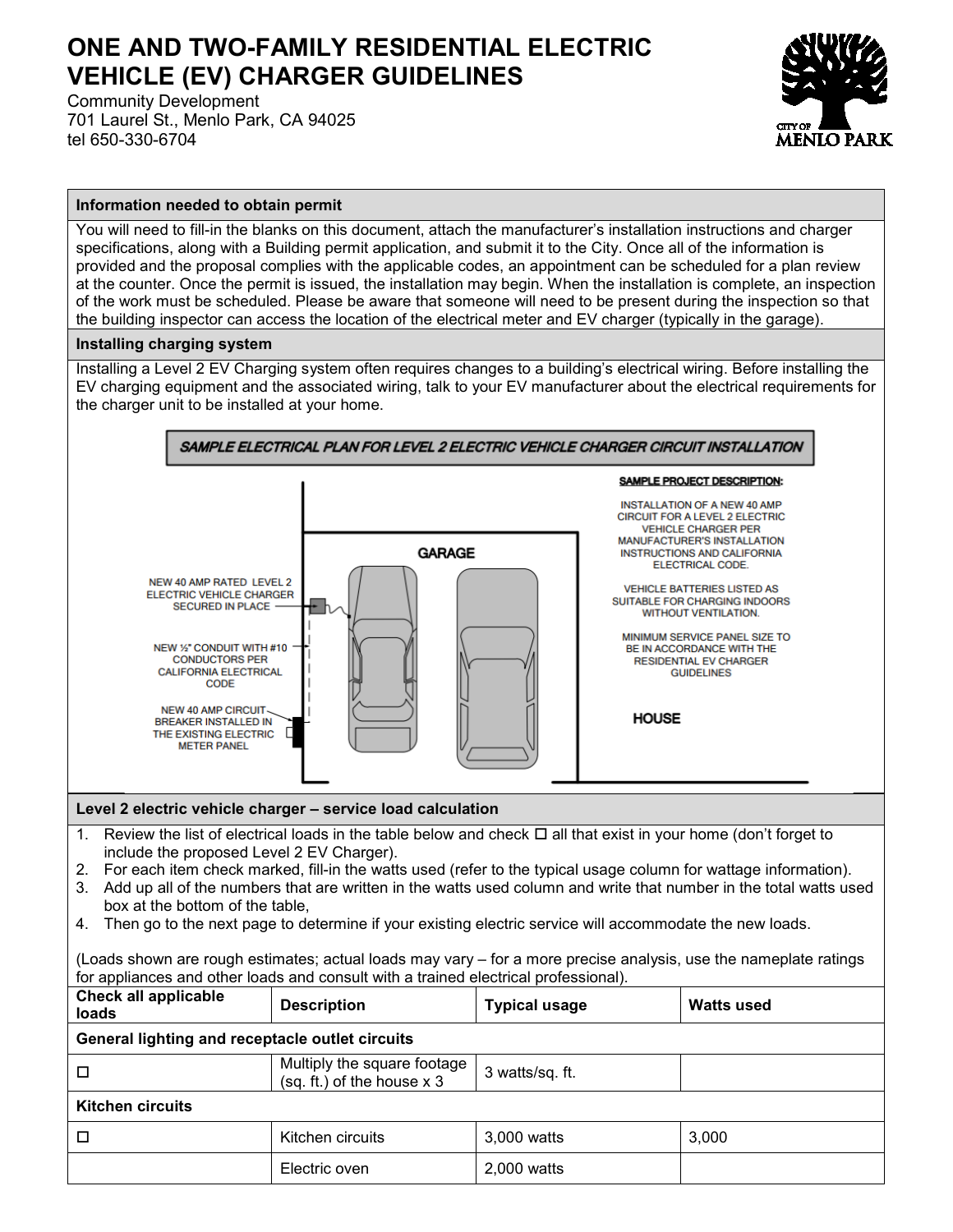|                                                                                                                                                                                                                                                                                                                                                                                                                                                                                                                                                                       | Electric stove top                                                                                | 5,000 watts                           |                                                                 |  |  |  |  |  |
|-----------------------------------------------------------------------------------------------------------------------------------------------------------------------------------------------------------------------------------------------------------------------------------------------------------------------------------------------------------------------------------------------------------------------------------------------------------------------------------------------------------------------------------------------------------------------|---------------------------------------------------------------------------------------------------|---------------------------------------|-----------------------------------------------------------------|--|--|--|--|--|
|                                                                                                                                                                                                                                                                                                                                                                                                                                                                                                                                                                       | Microwave                                                                                         | 1,500 watts                           |                                                                 |  |  |  |  |  |
|                                                                                                                                                                                                                                                                                                                                                                                                                                                                                                                                                                       | Garbage disposal                                                                                  | 1,000 watts                           |                                                                 |  |  |  |  |  |
|                                                                                                                                                                                                                                                                                                                                                                                                                                                                                                                                                                       | Automatic dish washer                                                                             | 3,500 watts                           |                                                                 |  |  |  |  |  |
|                                                                                                                                                                                                                                                                                                                                                                                                                                                                                                                                                                       | Garbage compactor                                                                                 | 1,000 watts                           |                                                                 |  |  |  |  |  |
|                                                                                                                                                                                                                                                                                                                                                                                                                                                                                                                                                                       | Instant hot water at sink                                                                         | 1,500 watts                           |                                                                 |  |  |  |  |  |
| <b>Laundry circuit</b>                                                                                                                                                                                                                                                                                                                                                                                                                                                                                                                                                |                                                                                                   |                                       |                                                                 |  |  |  |  |  |
| □                                                                                                                                                                                                                                                                                                                                                                                                                                                                                                                                                                     | Laundry circuit                                                                                   | 1,500 watts                           | 1,500                                                           |  |  |  |  |  |
|                                                                                                                                                                                                                                                                                                                                                                                                                                                                                                                                                                       | Electric clothes dryer                                                                            | 4,500 watts                           |                                                                 |  |  |  |  |  |
|                                                                                                                                                                                                                                                                                                                                                                                                                                                                                                                                                                       | Heating and air conditioning circuit                                                              |                                       |                                                                 |  |  |  |  |  |
|                                                                                                                                                                                                                                                                                                                                                                                                                                                                                                                                                                       | Central heating and air<br>conditioning                                                           | 6,000 watts                           |                                                                 |  |  |  |  |  |
|                                                                                                                                                                                                                                                                                                                                                                                                                                                                                                                                                                       | Window mounted AC                                                                                 | 1,000 watts                           |                                                                 |  |  |  |  |  |
|                                                                                                                                                                                                                                                                                                                                                                                                                                                                                                                                                                       | Whole-house or attic fan                                                                          | 500 watts                             |                                                                 |  |  |  |  |  |
|                                                                                                                                                                                                                                                                                                                                                                                                                                                                                                                                                                       | Central electric furnace                                                                          | 8,000 watts                           |                                                                 |  |  |  |  |  |
|                                                                                                                                                                                                                                                                                                                                                                                                                                                                                                                                                                       | Evaporative cooler                                                                                | 500 watts                             |                                                                 |  |  |  |  |  |
| <b>Other electrical loads</b>                                                                                                                                                                                                                                                                                                                                                                                                                                                                                                                                         |                                                                                                   |                                       |                                                                 |  |  |  |  |  |
|                                                                                                                                                                                                                                                                                                                                                                                                                                                                                                                                                                       | Electric water heater<br>(storage type)                                                           | 4,000 watts                           |                                                                 |  |  |  |  |  |
|                                                                                                                                                                                                                                                                                                                                                                                                                                                                                                                                                                       | Electric tankless water<br>heater                                                                 | 15,000 watts                          |                                                                 |  |  |  |  |  |
|                                                                                                                                                                                                                                                                                                                                                                                                                                                                                                                                                                       | Swimming pool or spa                                                                              | 3,500 watts                           |                                                                 |  |  |  |  |  |
|                                                                                                                                                                                                                                                                                                                                                                                                                                                                                                                                                                       | Other:                                                                                            |                                       |                                                                 |  |  |  |  |  |
| Electric vehicle charger circuits                                                                                                                                                                                                                                                                                                                                                                                                                                                                                                                                     |                                                                                                   |                                       |                                                                 |  |  |  |  |  |
|                                                                                                                                                                                                                                                                                                                                                                                                                                                                                                                                                                       | Level 2 electric vehicle charger wattage rating (ampere<br>rating of circuit x 240 volts = watts) |                                       |                                                                 |  |  |  |  |  |
| <b>Total watts used</b>                                                                                                                                                                                                                                                                                                                                                                                                                                                                                                                                               |                                                                                                   |                                       |                                                                 |  |  |  |  |  |
|                                                                                                                                                                                                                                                                                                                                                                                                                                                                                                                                                                       | Add up all the watts for the loads that you placed a checkmark                                    |                                       |                                                                 |  |  |  |  |  |
| <b>Total watts used</b>                                                                                                                                                                                                                                                                                                                                                                                                                                                                                                                                               |                                                                                                   |                                       |                                                                 |  |  |  |  |  |
| Using the total watts used number from above:<br>5. Check $\Box$ the appropriate line in column 1 and follow that line across to determine the minimum required size of<br>the electrical service panel shown in column 3.<br>In column 4, write-in the size of your existing service panel. If your existing service panel is smaller than the<br>6.<br>minimum required size of the existing service (column 3), then you will need to install a new upgraded electrical<br>service panel to handle the added electrical load from the proposed Level 2 EV Charger. |                                                                                                   |                                       |                                                                 |  |  |  |  |  |
| 1. Checkmark the<br>appropriate line                                                                                                                                                                                                                                                                                                                                                                                                                                                                                                                                  | <b>Total watts used</b><br>2.                                                                     | 3.<br><b>Minimum required</b><br>size | 4. Identify the size of<br>your existing main<br>breaker (amps) |  |  |  |  |  |
|                                                                                                                                                                                                                                                                                                                                                                                                                                                                                                                                                                       | Up to 48,000                                                                                      | 100 amps                              |                                                                 |  |  |  |  |  |
|                                                                                                                                                                                                                                                                                                                                                                                                                                                                                                                                                                       | $48,001 - 63,000$                                                                                 | 125 amps                              |                                                                 |  |  |  |  |  |
|                                                                                                                                                                                                                                                                                                                                                                                                                                                                                                                                                                       | $63,001 - 78,000$                                                                                 | 150 amps                              |                                                                 |  |  |  |  |  |
|                                                                                                                                                                                                                                                                                                                                                                                                                                                                                                                                                                       | 78,001 - 108,000                                                                                  | 200 amps                              |                                                                 |  |  |  |  |  |